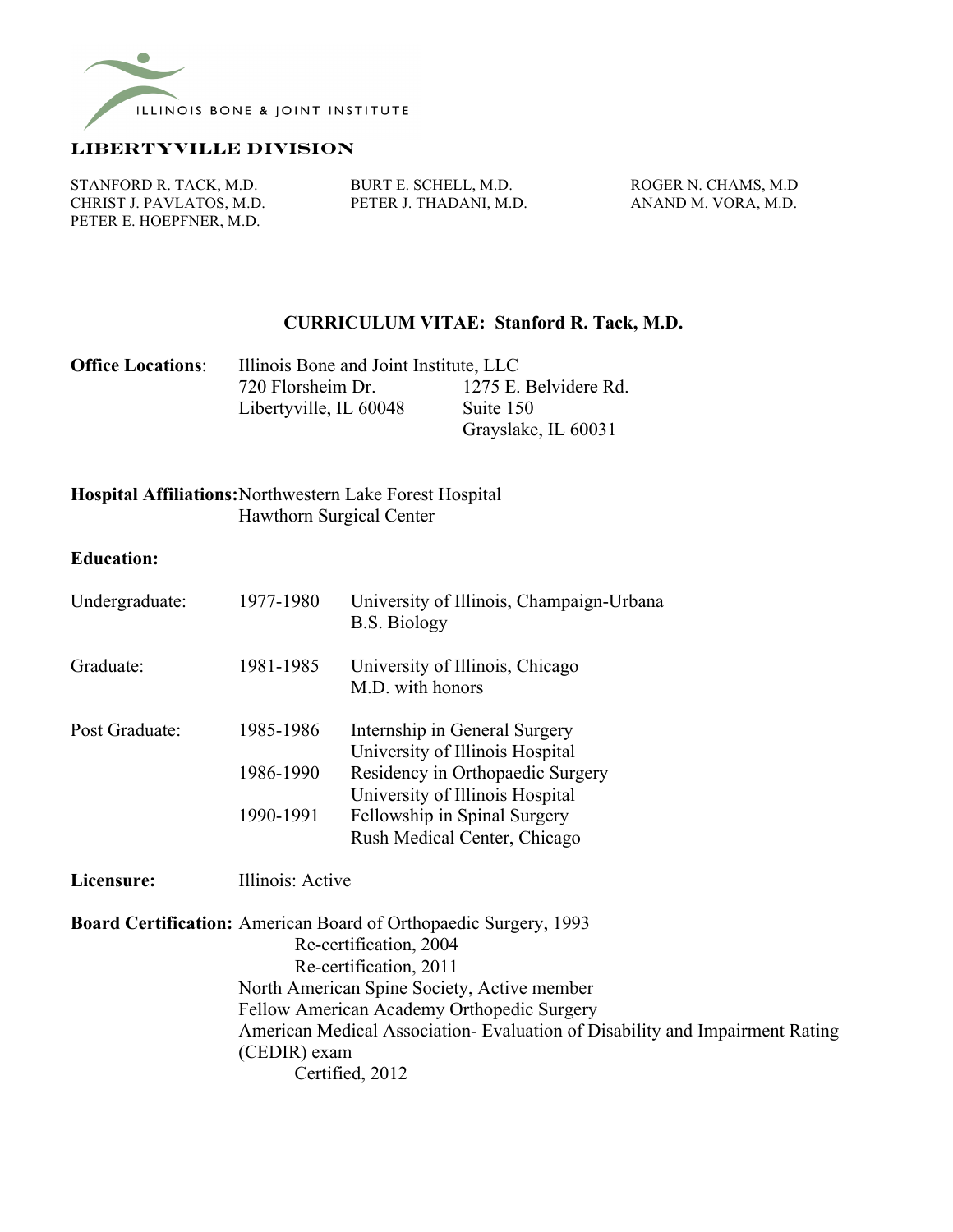## **Professional Societies:**

Alpha Omega Alpha Medical Honors Society Midwest Orthopaedic Network Vice President Board of Directors, 1994-2000 Vice Chairman Department of Surgery, Lake Forest Hospital- 2006- current Illinois Bone and Joint Institute Board of Directors- current

# **Continuing Medical Education:**

| 1-17-99 to 1-22-99                               | University of South Florida College of Medicine<br>Disorders of the Spine                                                      | 27.0 Cat 1       |
|--------------------------------------------------|--------------------------------------------------------------------------------------------------------------------------------|------------------|
| 1999                                             | AAOS Orthopaedic Self-Assessment Examination<br>Orthopaedic Knowledge Update 6-Home Study Syllabus                             | 100.00 Cat 1     |
| $1/1/03 - 12/31/03$                              | 2002 Orthopaedic Self-Assessment Examination<br>Written - AAOS                                                                 | 50.00            |
| $10-16-03$                                       | AAOS Orthopaedic Self-Assessment Examination<br>Orthopaedic Knowledge Update 7-Home Study Syllabus                             | 100.00 Cat 1     |
| $7 - 31 - 03$                                    | AAOS 2003 MUSC Trauma Examination<br>Rosemont, Illinois                                                                        | 10.00 Cat 1      |
| $7 - 10 - 03$                                    | <b>AAOS</b> Adult Spine Examination<br>Rosemont, Illinois                                                                      | 10.00 Cat 1      |
| $11 - 7 - 03$                                    | Illinois State Medical Society<br>Improving Communications to Reduce your Malpractice<br><b>Risk</b><br>Libertyville, Illinois | 3 Cat 1          |
| 1-1-05 to 12-31-05                               | 2005 Orthopaedic Self Assessment- Written                                                                                      | 50.00            |
| $11 - 15 - 05$                                   | The Center for Spine Arthroplasty<br>Charite Artificial Disc-Comprehensive Training Program                                    |                  |
| $12 - 30 - 05$                                   | 2005 Orthopaedic Self Assessment Examination<br>Orthopaedic Knowledge Update 8- Home Study Syllabus                            | 50.00            |
| $2 - 8/2 - 20 - 06$                              | Total Joint Arthroplasty-Vail, Colorado                                                                                        |                  |
| $3/3/06$ to $3/4/06$                             | North American Spine Society-Lumbar Spinal Injections. 12.28 Cat 1<br>Rosemont, Illinois                                       |                  |
| 12-11-06 to 12-15-06 $85^{\text{th}}$ AO Course- | Advances in Operative Fracture Management<br>Davos, Switzerland                                                                | 30 AMA PRA Cat 1 |
| 10/13/2007                                       | Cervical Arthroplasty: Core Education Course<br>Memphis, TN                                                                    | N/A              |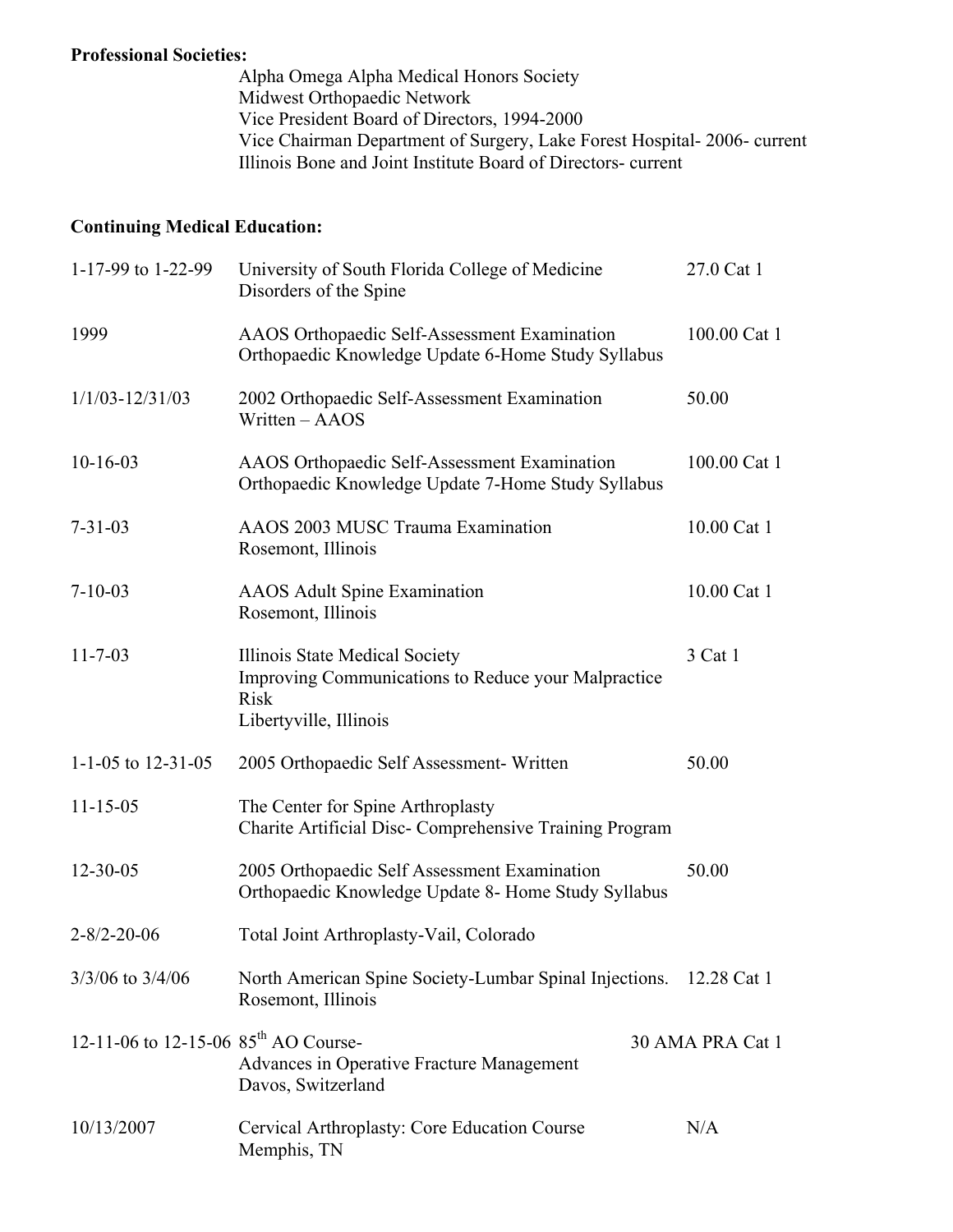| 5-16-08 to 5-17-08 | North American Spine Society<br>Cervical Spine Stabilization: A Hands-on Course<br>Burr Ridge, IL                      | 12.25 Cat. 1 |  |
|--------------------|------------------------------------------------------------------------------------------------------------------------|--------------|--|
| 9/29/2008          | <b>Condell Medical Center</b><br>Management of Acute Athletic Spine Injuries<br>Libertyville, IL                       | 4.0          |  |
| 6/10/09            | Illinois State Medical Society<br>Documentation Requirements of E/M Services<br>Libertyville, IL                       | 1.5          |  |
| 8/7/09             | <b>MAST DLIF Regional Training</b><br>Rosemont, IL                                                                     | N/A          |  |
| $7/16 - 17/10$     | Depuy Institute- Concepts in Lateral Approach Surgery<br>Raynham, MA                                                   | N/A          |  |
| 8/13/2010          | Illinois State Medial Society- Improving Communications to Reduce<br>your Malpractice Risk<br>2.75<br>Lincolnshire, IL |              |  |
| 8/14/2010          | Illinois State Medical Society- Preventing Medical Misadventures<br>Lincolnshire, IL                                   | 2.75         |  |
| 10/5-10/8/2010     | NASS 25 <sup>th</sup> Annual Meeting Pre-meeting course: Minimal Access<br>to the Lateral Lumbar Spine                 |              |  |
|                    | Orlando, FL                                                                                                            | 3.75         |  |
|                    | General Session: Best Papers-Wednesday                                                                                 | 1.0          |  |
|                    | <b>Concurrent Session: Complications</b>                                                                               | 1.0          |  |
|                    | <b>Concurrent Sessions: Lumbar Motion Sparing</b>                                                                      | 1.0          |  |
|                    | Symposium: The evolution of the Pain Generator:                                                                        |              |  |
|                    | <b>Implication for Practice</b>                                                                                        | 1.5          |  |
|                    | FPP: Spondylolisthesis                                                                                                 | 1.0          |  |
|                    | General Sessions: Best Papers-Thursday                                                                                 | 1.0          |  |
|                    | Symposium: Health Care Reform Update: What to expect 1.0                                                               |              |  |
|                    | The Spine Journal Outstanding Paper Awards Presentation                                                                |              |  |
|                    | Including Editor's choice award                                                                                        | 0.5          |  |
|                    | Concurrent Session: Health Care Value in Economics                                                                     | 1.0          |  |
|                    | Symposium: Controversial Topics in Spine Care                                                                          | 1.5          |  |
|                    | Concurrent Session: Cervical Total Disc Arthroplasty                                                                   | 1.0          |  |
|                    | FPP: Minimally Invasive Surgery                                                                                        | 1.0          |  |
|                    | General Session: Best Paper- Friday                                                                                    | 1.0          |  |
|                    | Symposium: Value in Spine Care; You, Your patients                                                                     |              |  |
|                    | And your Practice                                                                                                      | 1.5          |  |
|                    | Concurrent sessions: Lumbar Fusion<br>Symposium: Minimally Invasive Spine Surgery; Simple                              | 1.0          |  |
|                    | To Complex Applications                                                                                                | 1.5          |  |
|                    | Concurrent Session: Degenerative Disc                                                                                  | 1.0          |  |
|                    | SIG: Minimally Invasive Spine Surgery: Facts and Hype                                                                  | 1.0          |  |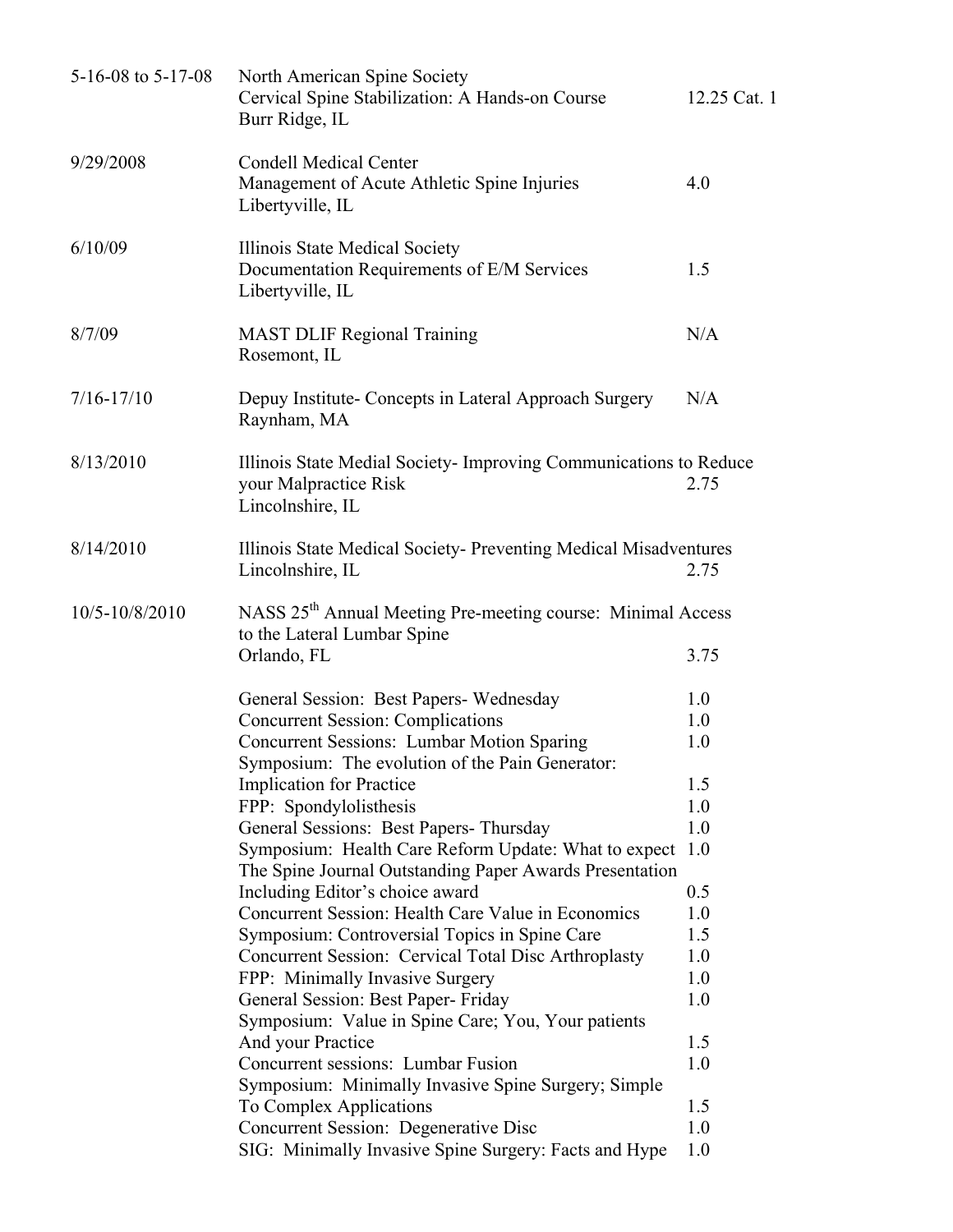| 6/2011           | <b>American Medical Association</b><br>American Board Medical Specialty (ABMS) Member Board Certification,<br>Recertification or Maintenance of Certification (MOC) | 60.00 |  |
|------------------|---------------------------------------------------------------------------------------------------------------------------------------------------------------------|-------|--|
| 11/2-11/5/2011   | NASS 26 <sup>th</sup> Annual Meeting<br>Chicago, IL                                                                                                                 | 24.00 |  |
| 11/2/2011        | NASS- Instructional Course: Motion Preservation Technology: Clinical,<br>Scientific and Economic Challenges<br>Chicago, IL                                          | 3.75  |  |
| 3/16-3/17/2012   | NASS- Evaluation & Treatment of Adult Spinal Deformity: Hands-on<br>Course<br>Burr Ridge, IL                                                                        | 13.5  |  |
| 3/30-3/31/2012   | Essential Elements of the AMA Guides Sixth Edition: A course for Physicians<br>Chicago, IL<br>11.25                                                                 |       |  |
| 10/24/2012       | NASS- 27 <sup>th</sup> Annual Meeting Instructional Course: Section on Motion Technology:<br>What is the Evidence and What Does the Future Hold?<br>Dallas, TX      | 3.75  |  |
| 10/24-10/27/2012 | NASS 27 <sup>th</sup> Annual Meeting<br>Dallas, TX                                                                                                                  | 21.00 |  |
| 3/19-3/23/2013   | <b>AAOS</b> Annual Conference<br>Chicago, IL                                                                                                                        | 29.5  |  |
| 12/20/2014       | Illinois State Medical Society- Cognitive Biases                                                                                                                    | 2.00  |  |
| 12/26/2014       | Illinois State Medical Society- Difficult Conversations                                                                                                             | 2.00  |  |
| 12/2/2014        | Illinois State Medical Society- Hand Offs                                                                                                                           | 2.00  |  |
| 10/14-10/17/2015 | NASS-2015 Annual Meeting<br>Chicago, IL.                                                                                                                            | 24.00 |  |
| 12/20/2015       | AAOS-OKU 11 Scored and Recorded Self-Assessment<br>Examination.                                                                                                     | 20.00 |  |
| 12/28/2015       | AAOS-OKU 11 Home Study Program                                                                                                                                      | 50.00 |  |
| 09/24/2016       | Illinois State Medical Society - Patient Safety                                                                                                                     | 2.00  |  |
| 10/16/2016       | Illinois State Medical Society- Cultural Competence                                                                                                                 | 2.00  |  |
| 10/16/2016       | Illinois State Medical Society-Electronic Medical Records                                                                                                           | 1.00  |  |
| 12/16/2016       | AAOS-JAAOS SAE CME October 2015 through<br>March 2016 Issues.                                                                                                       | 10.00 |  |
| 12/17/2016       | AAOS-JAAOS SAE CME April 2015 through<br>September 2015 Issues.                                                                                                     | 10.00 |  |